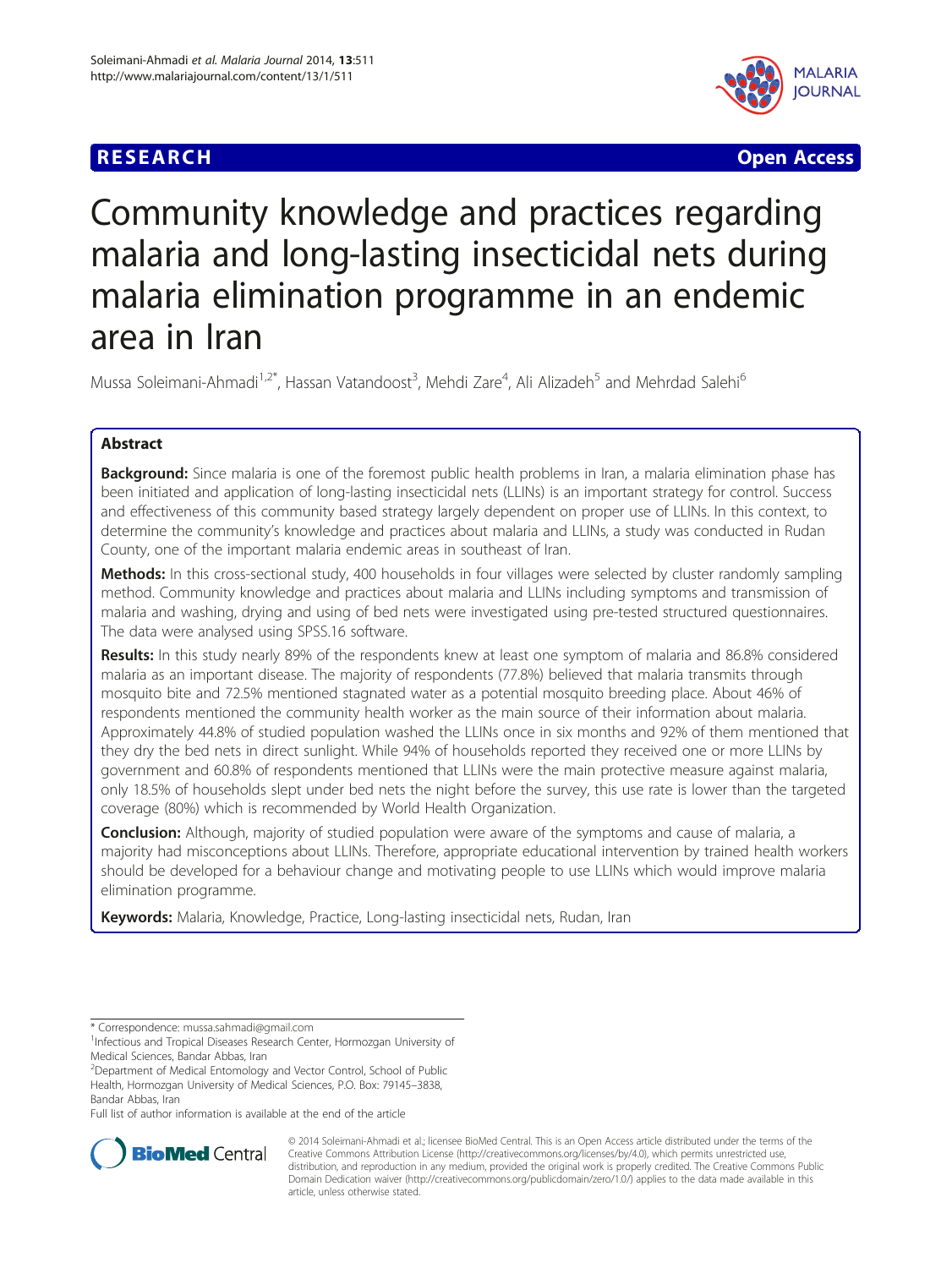#### Background

Malaria is considered to be the most prevalent vectorborne disease worldwide and is currently endemic in 97 countries [[1\]](#page-6-0). The disease is endemic in the southeast of Iran, with two seasonal peaks mainly in spring and autumn. The current strategic approaches to malaria control emphasize prevention through the use of longlasting insecticidal nets (LLINs), as recommended by the World Health Organization (WHO) [[2](#page-6-0)].

Iran has initiated measures to improve malaria elimination through using larvicides, indoor residual spraying (IRS), LLINs, and early case detection and treatment of malaria. In this regard, Iran is aiming to eliminate Plasmodium falciparum by 2015 and to become malaria-free by 2025 [[2,3\]](#page-6-0). Since 2008, Iran is receiving a Global Fund grant to develop vector control activities, such as distributing insecticide-treated nets (ITNs) and targeted use of IRS [[2,4](#page-6-0)]. Adequate knowledge on malaria transmission is essential for effective use of preventive measures. People perceive the direct benefits of bed nets through an observable reduction of mosquito nuisance and malaria episodes, which may motivate them to use bed nets more effectively [[5](#page-6-0)]. Besides assuring access to LLINs, acceptability and compliance with net use are the other critical issues in the success of any ITNs programme [\[6](#page-6-0)].

The results of studies in various parts of the world revealed that use of insecticide-treated nets is an effective tool against anopheline mosquitoes and reduces morbidity and mortality due to malaria [\[7](#page-6-0),[8](#page-6-0)]. Treated bed nets have an influential impact on mosquito density and sporozoite rates. However, effectiveness of bed net use is dependent on attitudes and socio- cultural context of population [[9\]](#page-6-0). A high coverage of long- lasting insecticidal nets followed by educational intervention, results in a decrease in malaria morbidity and reduces transmission, as showed in a study from rural area in southeast of Iran [\[10](#page-6-0)]. A recent study on malaria knowledge in Iran indicated that populations' educational level is positively associated with knowledge of malaria transmission, aetiology and clinical symptoms of the disease [\[11\]](#page-6-0).

Rudan is a malarious area with local transmission in the southeast of Iran. In this county, 63 cases of malaria were reported during 2009–2013. The parasite species composition was 91% Plasmodium vivax and 9% Plasmodium falciparum (Hormozgan Health Centre, unpublished data, 2014). Previous studies have reported four malaria vectors in this area including: Anopheles culicifacies s.l., Anopheles dthali, Anopheles stephensi and Anopheles superpictus where, An. stephensi is primary vector and other species play role as secondary vectors [\[12](#page-6-0)].

Indoor residual spraying and distribution of long-lasting insecticide-treated nets have been the main vector control measures implemented as part of an integrated approach to malaria elimination in this county [[12](#page-6-0)]. In addition to

achieve sufficient LLINs coverage, a challenge is identifying and addressing the behavioural factors that influence LLINs use. Understanding the community knowledge about malaria and LLINs would help in designing sustainable malaria control programmes that will lead to behavioural change and adoption of new ideas [\[13\]](#page-6-0). The participation of the community is one of the major tools of malaria elimination programmes and improved community knowledge of malaria and its transmission can promote preventive and personal protective practices amongst the target populations [[14](#page-6-0)]. Parallel to implementation of malaria elimination in Iran, this study was conducted to determine the community knowledge and practice regarding malaria and its preventive measures, with an emphasis on the use of LLINs in Rudan County, southeast of Iran.

# Methods

#### Study area

The study was carried out in Rudan county of Hormozgan province, one of the malaria endemic areas in southeastern Iran. The county is located between 27°05′- 27°59′ N latitudes and 56°50′ - 57° 29′ E longitudes with an estimated population of 118,547 individuals in 2011. The annual mean relative humidity is 54% and the average of annual rainfall is about 250 mm. The average daily temperature ranges from 9°C to 45°C. In the study area nearly all of houses are made of cement blocks and have electricity and water supply. The main economic activities in the area are agricultural with palm and citrus plantation and livestock herding. Malaria transmission in the area is endemic which occurs year-round with peaks after the two annual rainy seasons (April-June and October -December) [\[3\]](#page-6-0).

#### Study design and data collection

The study was a community-based cross-sectional survey conducted between May and July, 2013 in Rudan County, where LLINs had been previously distributed for malaria elimination.

Assuming expected knowledge about malaria and LLINs to be 50% and a desired precision of 5%, the sample size calculated by the formula to be 400. Study villages were selected by a two-stage randomized cluster sampling procedure. In the first stage, four villages with similar topographical and epidemiological situations were selected randomly. In the second stage, 100 households were randomly selected for each village. As the father of family is mostly out of house to work, mothers of randomly selected households were interviewed using a pre-tested, structured questionnaire (see Additional file [1](#page-5-0)). In case they were absent, the daughter of household or another adult member was interviewed instead. The questionnaires were administered by trained field interviewers and supervised by the principal investigator. The questions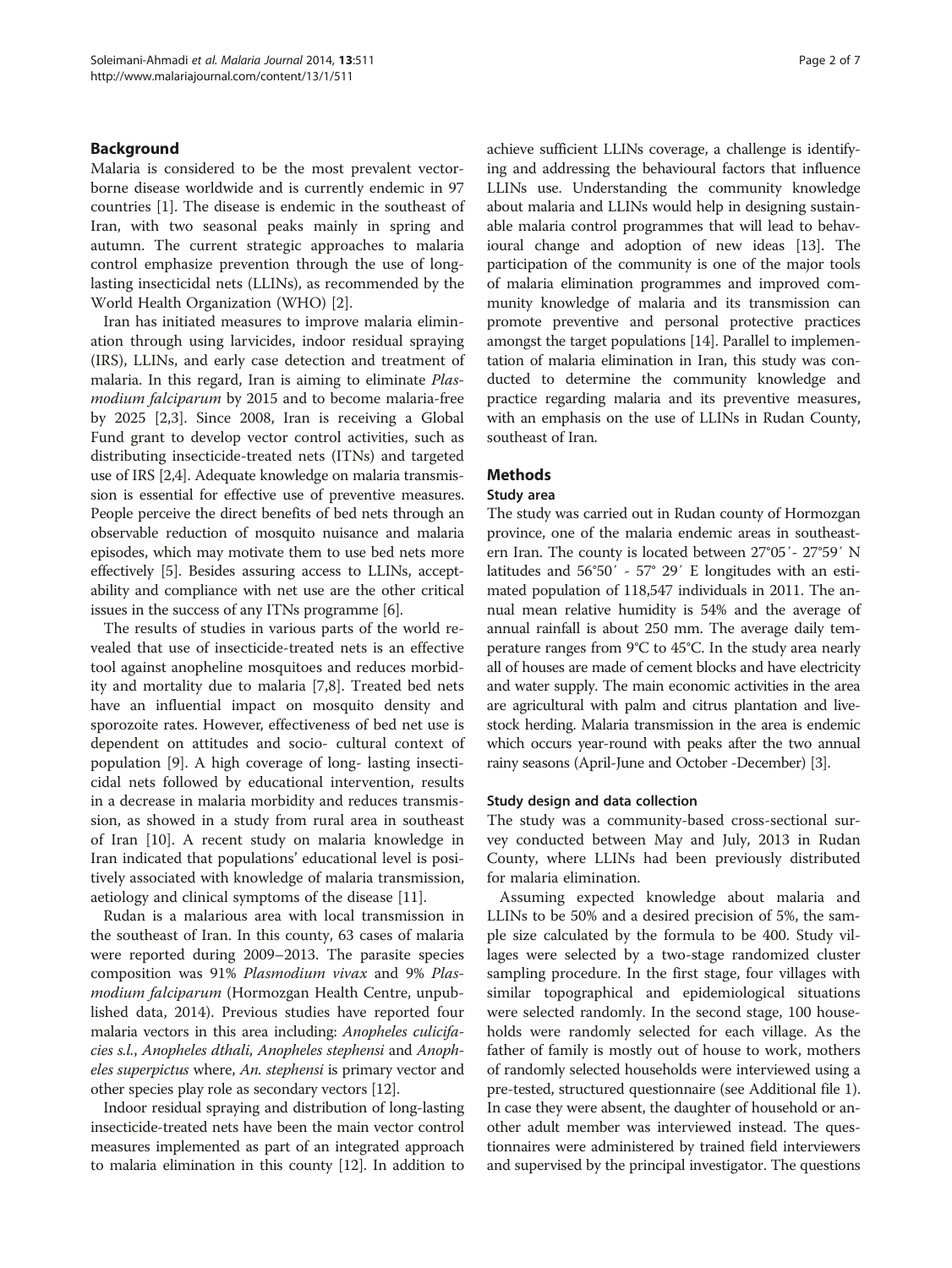included respondents' demographic characteristics, knowledge (five items) and practices (10 items) about malaria and LLINs including malaria symptoms and transmission and washing, drying, and using of bed nets.

Interviewers verified the bed net usage during last night by checking whether the net was hanging over sleeping place or folded during the home visit in the morning hours. The answers about dwelling houses construction materials, windows, and water containers were confirmed during the investigators visit of each household. In addition, socio-economic factors which could predispose communities to malaria transmissions were investigated.

#### Statistical analysis

The data were analysed using SPSS version 16. Descriptive statistics were used to measure percentages, averages, and relative frequencies of the variables. Cross tabulations of variables were done and Chi-squared test  $(\chi^2)$  was used to determine the statistical significance of differences of relative frequencies. The results were considered significant at 5% levels of significance ( $p < 0.05$ ). The knowledge and practice regarding malaria and LLINs were compared with the educational status of the respondents. Correlation coefficients were calculated for the knowledge regarding malaria, LLINs and the reported practices.

# Ethical consideration

Households of study villages were informed about the objectives and procedures of the investigation. The respondents were informed that their participation was purely voluntary and they were free to withdraw from the study at any time. Study identification numbers were used instead of participant names and collected data were kept confidential.

# Results

# Characteristics of the study population

A total of 400 households were interviewed. The ages of respondents ranged from 17 to 75 years with an average of 37.07 years. The mean family size was 4.9 people ranging from 1 to 11 people. About one third of the women had completed primary school education (32.3%) and 37.3% had not attended any formal education. Most of the respondents (92.7%) were unemployed and engaged in housework; others were self-employed, farmer/stockbreeder, students, and in other services. Socio-demographic Characteristics of the study population is shown in Table 1. The majority of households had a home constructed of cement blocks (96.7%) and 14.5% of houses had screens over the window openings (Table 2). Most of the study population had access to clean piped water (96.5%) and electricity (98.0%) in

| Table 1 Socio-demographic characteristics of the study |  |
|--------------------------------------------------------|--|
| population in Rudan County, southeast of Iran          |  |

| <b>Characteristics</b> | <b>Number</b>  | Percent |
|------------------------|----------------|---------|
| Ages groups (years)    |                |         |
| $15 - 24$              | 66             | 16.5    |
| $25 - 34$              | 112            | 28      |
| 35-44                  | 116            | 39      |
| $45+$                  | 106            | 26.5    |
| <b>Education</b>       |                |         |
| Illiterate             | 149            | 37.3    |
| Primary                | 129            | 32.3    |
| Secondary              | 52             | 13.0    |
| High school            | 56             | 14.0    |
| University             | 14             | 3.4     |
| <b>Family size</b>     |                |         |
| $1 - 2$                | 52             | 13.0    |
| $3 - 4$                | 170            | 42.5    |
| $5 - 6$                | 124            | 31.0    |
| $7+$                   | 54             | 13.5    |
| Occupation             |                |         |
| Housewife              | 371            | 92.7    |
| Employed               | 10             | 2.5     |
| Self-employed          | $\overline{2}$ | 0.5     |
| Farmer/Stockbreeder    | 9              | 2.3     |
| Student                | 8              | 2.0     |

their houses. About half of houses (49.2%) were built within 20 metres of domestic animal shelters (Table 2).

#### Malaria knowledge and practices

The majority of study population (86.8%) had knowledge about malaria as a disease and 77.8% of them believed

| Table 2 Characteristics of residence houses in the study |  |  |
|----------------------------------------------------------|--|--|
| area in Rudan County, southeast of Iran                  |  |  |

| <b>Characteristics</b>        | Yes           |         | No            |         |
|-------------------------------|---------------|---------|---------------|---------|
|                               | <b>Number</b> | Percent | <b>Number</b> | Percent |
| Type of house                 |               |         |               |         |
| Cement block house            | 387           | 96.7    | 13            | 3.3     |
| Shed                          | 11            | 2.8     | 389           | 97.2    |
| Tent                          | $\mathcal{P}$ | 0.5     | 398           | 99.5    |
| <b>Situation of house</b>     |               |         |               |         |
| Window screens                | 58            | 14.5    | 342           | 85.5    |
| Water supply                  | 386           | 96.5    | 14            | 3.5     |
| Water saving container        | 102           | 25.5    | 298           | 74.5    |
| Electricity                   | 392           | 98.0    | 8             | 2.0     |
| Air conditioner               | 363           | 91.0    | 37            | 9.0     |
| Animal shelter close to house | 198           | 49.2    | 202           | 50.8    |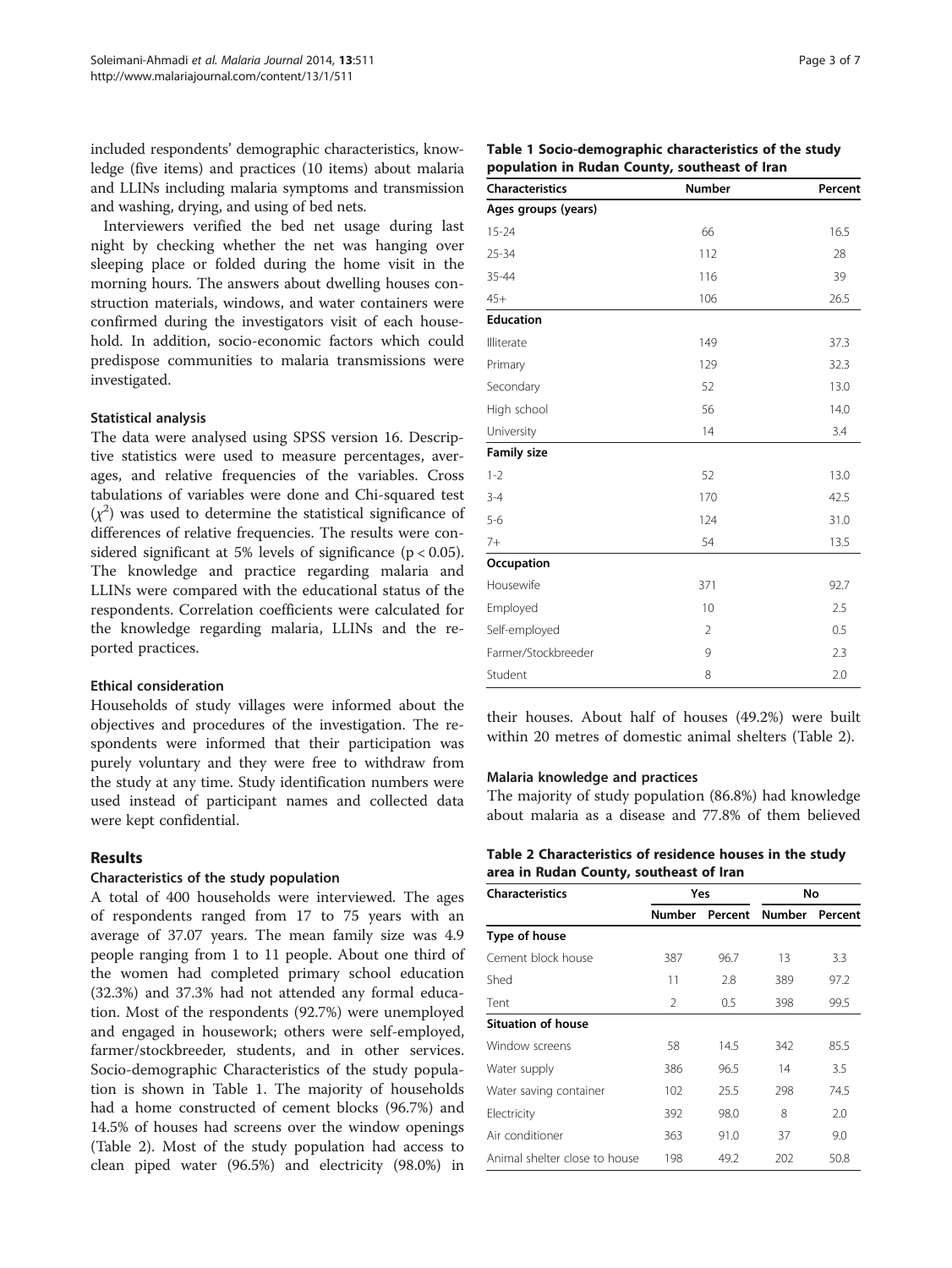<span id="page-3-0"></span>that malaria is transmitted through the bite of mosquitoes and this was significantly associated with their educational level ( $X^2 = 3.84$ , df = 4, P = 0.038) (Table 3). Even though a majority of respondents were aware of the cause of malaria, 8% didn't know the actual cause of malaria and 14.2% had misconceptions, such as drinking dirty water, eating contaminated food and inhaling polluted air as the cause of malaria transmission (Table 3).

Fever and chills were the two most frequently mentioned signs and symptoms of malaria, although participants also identified bone pain and abdominal discomfort as other symptoms of the disease (Table 3).

Nearly 10% of participants reported having cases of malaria infection in their family within the past 3 years (Table 3). The households who had previously been infected with malaria in their family showed better knowledge of malaria symptoms than those with no history of malaria infection ( $X^2$  = 8.32, df = 6, P = 0.02). Most of the

Table 3 Knowledge and practices regarding malaria in the study population in Rudan County, southeast of Iran

| the study population in nuuan County, southeast of han        |        |                |
|---------------------------------------------------------------|--------|----------------|
| <b>Parameters</b>                                             | Number | Percent        |
| <b>Malaria transmission</b>                                   |        |                |
| Mosquito bites                                                | 311    | 77.8           |
| Drinking dirty water                                          | 38     | 9.5            |
| Eating contaminated food                                      | 11     | 2.7            |
| Inhaling polluted air                                         | 8      | $\mathfrak{D}$ |
| Don't know                                                    | 32     | 8              |
| Malaria symptoms                                              |        |                |
| Fever                                                         | 67     | 16.7           |
| Chill                                                         | 5      | 1.3            |
| Fever and chill                                               | 275    | 68.7           |
| Bone pain                                                     | 36     | 9              |
| Abdominal discomfort                                          | 9      | 2.3            |
| Don't know                                                    | 8      | $\overline{2}$ |
| Malaria preventive measures                                   |        |                |
| Use of long-lasting insecticidal nets                         | 243    | 60.8           |
| Use of indoor residual spraying                               | 60     | 15             |
| Chemoprophylaxis                                              | 18     | 4.5            |
| Use of door/window screens                                    | 58     | 14.5           |
| Others                                                        | 13     | 3.2            |
| Noting                                                        | 8      | $\overline{2}$ |
| Mosquito breeding places                                      |        |                |
| Stagnant water                                                | 290    | 72.5           |
| Rubbish                                                       | 49     | 12.3           |
| Don't know                                                    | 51     | 12.7           |
| Others                                                        | 10     | 2.5            |
| History of malaria infection in family members                | 40     | 10             |
| Interesting in participation in malaria control<br>programmes | 204    | 51             |

respondents (72.5%) considered stagnated water as breeding place of mosquitoes.

Generally, community knowledge regarding malaria prevention was high (98%) and most of households (60.8%) mentioned the use of LLINs as a preventive measure against malaria. Other mentioned measures against malaria included indoor residual spraying (15%), screen on doors/windows (14.5%) and chemoprophylaxis (4.5%) (Table 3).

The community health workers were the most prominent source of malaria information (46%) and media, i.e., television and radio were the second most mentioned sources of information (36.7%). In addition, some of participants received malaria information from religious leaders in community meetings. Newspapers and books were the least often heard messages (Figure 1).

This study results also showed that about half of the respondents (51%) were interested in participating in malaria control programme as a volunteer (Table 3). A significant relationship was found between the educational levels of respondents and their interest in participating in malaria control programmes as a volunteer  $(X^2 = 12.18, df = 6, P = 0.014).$ 

#### Knowledge and practice regarding LLINs

Out of 400 studied households 376 (94%) reported they received one or more LLINs by government. The majority of households (76.8%) reported that they use LLINs. However, regular use of LLINs was 18.5% as it was checked visually in the morning hours by interviewers (Table [4](#page-4-0)). Analysis of factors influencing regular use of bed nets showed that bed net use rate was positively associated with educational level of respondents ( $X^2 = 6.82$ ,  $df = 2$ ,  $P = 0.001$ ).

Most of the studied population (82.5%) reported that all of family members sleep under bed nets and 17.5% of respondents mentioned that only parents (9.5%) or children

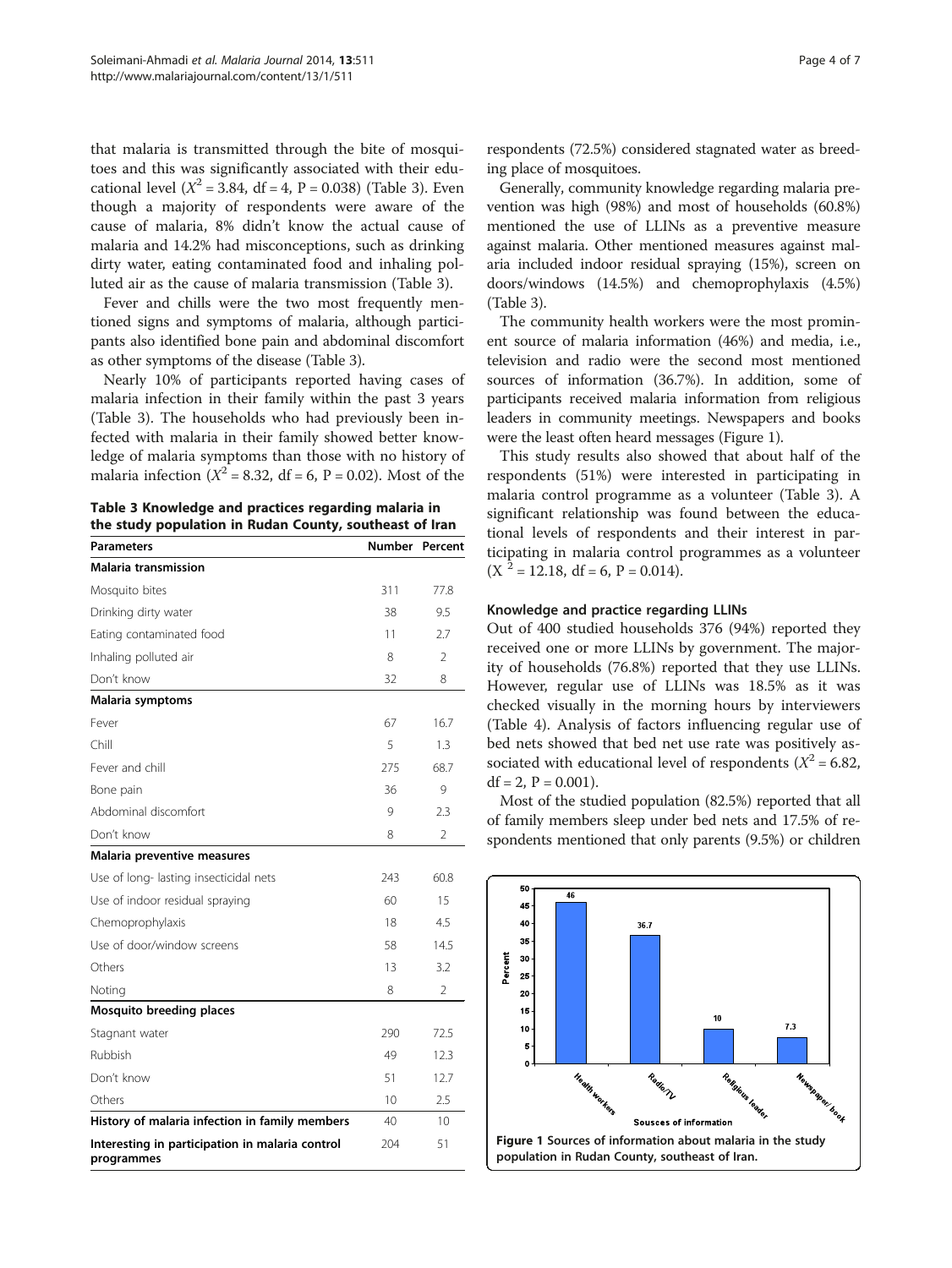<span id="page-4-0"></span>Table 4 Knowledge and practices regarding long-lasting insecticidal nets in the study population in Rudan County, southeast of Iran

| <b>Parameters</b>                                 | <b>Number</b> | Percent        |
|---------------------------------------------------|---------------|----------------|
| Frequency of bed nets use                         |               |                |
| Regular use (Bed net used every night)            | 74            | 18.5           |
| Irregular use (Missed using bed net in some time) | 233           | 58.3           |
| Not using                                         | 93            | 23.2           |
| Family members who use bed nets                   |               |                |
| All family members                                | 330           | 82.5           |
| Children                                          | 32            | 8              |
| Father and mother                                 | 38            | 9.5            |
| Bed nets use during night                         |               |                |
| All the time at night                             | 173           | 43.5           |
| Only when sleeping                                | 227           | 56.5           |
| Reason for use of bet nets                        |               |                |
| Prevention of mosquito nuisance                   | 336           | 84             |
| Prevention of other insects nuisance              | 34            | 8.5            |
| Prevention of scorpion stings                     | 22            | 5.5            |
| Others                                            | 8             | $\overline{2}$ |
| Washing frequency of bed nets                     |               |                |
| Once in a month                                   | 53            | 13.2           |
| Once in a six months                              | 179           | 44.8           |
| Once in a year                                    | 148           | 37             |
| Not washing                                       | 20            | 5              |
| Drying the bed nets                               |               |                |
| Dry in the sunlight                               | 368           | 92             |
| Dry in the shade                                  | 32            | 8              |

(8%) use bed nets. There was no association between using bed nets and reporting cases of a malaria infection in the family in the past year  $(X2 = 3.26, P = 0.812)$ .

The results also showed that 43.5% of households use the bed nets all the time at night and 56.5% of them over the sleeping time (Table [3](#page-3-0)). Protection against mosquito bites and malaria transmission was reported to be the main reason for using LLINs (84%). The other reasons were having an undisturbed night sleep with protection from other insects' nuisance (8.5%) and protection from scorpion stings (5.5%).

In this study, approximately 87% of households reported they did not receive instructions on washing and drying the bed nets at the time of LLINs distribution. The results also showed that 44.8% of studied population wash the LLINs once in six months. Moreover, the majority of respondents (92%) mentioned that they dry the washed LLINs in direct sunlight because it is a usual practice for drying wet cloths. Details of net washing and drying practices are shown in Table 4.

#### **Discussion**

This study was conducted to provide baseline information on knowledge and practices regarding malaria and LLINs, which can be used in the development of a plan for community participation towards the prevention and control of malaria. This study indicated that the knowledge of studied population about malaria transmission and symptoms is high. This finding is supported by other studies in the southeast of Iran [[11](#page-6-0)]. Similarly, in studies conducted in Ghana, Malaysia, Tanzania, Guinea-Bissau, Mali and Uganda high awareness of people about malaria was reported [\[13-19\]](#page-6-0).

According to the results, the most important sources of information were health centres. This finding illustrates that health workers are frequently in contact with villagers. It has been previously reported that access to health centres and communication facilities plays an important role in prevention and control of malaria [[19\]](#page-6-0).

This study also showed a positive relationship between knowledge of the respondents about malaria symptoms and the past history of malaria infection in the family. It is a common observation in endemic area where people suffer frequently from malaria infection [[20-22](#page-6-0)].

In this study, majority of the people knew that mosquito bite can cause malaria. High level of knowledge about malaria transmission route in the studied population may be due to long-term exposure to malaria over years. In contrast to these findings, in other communities only those with a higher level of education knew the vector and symptoms of malaria [[14,23\]](#page-6-0).

An important finding of this study was that majority of the households knew stagnated water as breeding place of mosquitoes. This finding is in agreement with a previous study conducted in Bashagard county, adjacent to the study area, which revealed high knowledge of people about mosquito breeding places [\[10\]](#page-6-0). Similar findings have been reported from malaria endemic countries such as Tanzania, Nepal and India [[20,24,25\]](#page-6-0). High awareness of mosquitoes breeding places could influence several factors involved in the vector control, such as the selection of residential areas and use of preventive measures aiming to reduce mosquito population density.

According to the results, although 77.8% of the studied population mentioned mosquitoes as the vector of malaria and 60.8% reported LLINs as the preventive measure against malaria transmission, LLINs were used by only 18.5% when interviewers checked bed nets use visually in the morning hours. A reason for this may be low perceived susceptibility of households about malaria infection; in other words, they don't see themselves exposed to malaria infection. Another reason can be their low perceived severity of malaria infection. A comparable observation has been made in rural community of western Kenya [[26](#page-6-0)]. Our results are also similar to findings of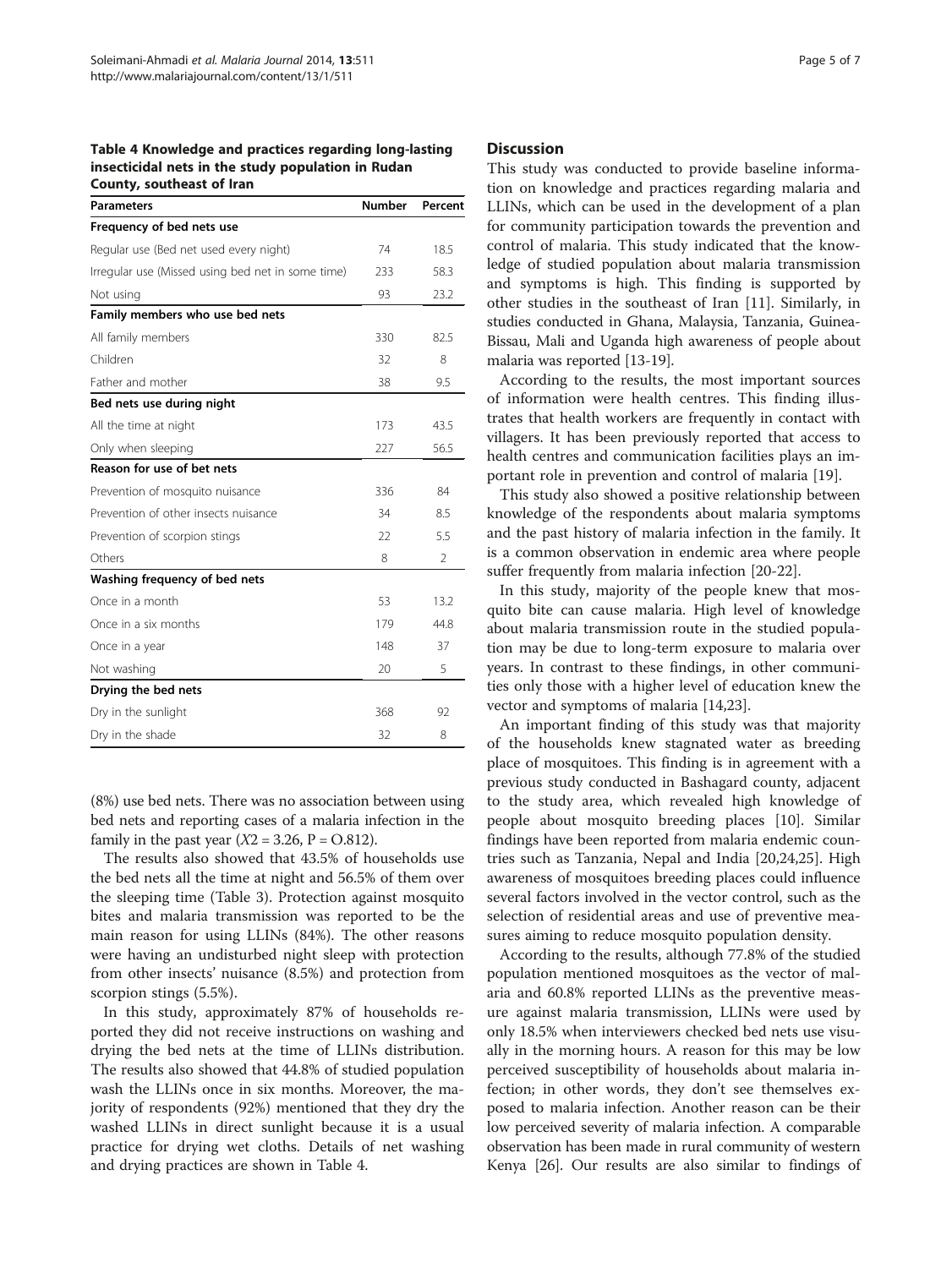<span id="page-5-0"></span>Tsuyuoka et al. in Zimbabwe, where 6- 24% of children under five years and 2.8 - 9.7% pregnant women used [\[27](#page-6-0)].

An LLIN use rate of 18.5%, as found in this study, is thus considerably lower than 80% which is the targeted coverage of the Roll Back Malaria [[28\]](#page-6-0). Moreover, this is much lower than LLINs use rate in other malaria endemic countries, such as India (79.2%), Sierra Leone (67.2%), and Sri Lanka (90%) [\[6,29,30\]](#page-6-0). Moreover, 56.5% of households reported they use bed nets only during sleeping time. Considering that malaria transmission occurs during 10 months in the study area and some of malaria vectors prefer to bite mainly outdoors in the earlier times of night [\[4,12,31](#page-6-0)], peoples who spend earlier times of night outside may be bitten more frequently and have more chance to get malaria. There were several reports confirming that regular use of insecticide-treated nets increase when individuals receive information about bed nets [[8,13\]](#page-6-0). In a recent study conducted in a malarious area of Iran, regular use of LLINs increased from 58.3% to 92.5% following educational intervention [\[10](#page-6-0)]. Therefore, effective educational programmes may increase use of LLINs in the studied population.

According to the results about half of households washed their LLINs once in six months which is according to the manufacturer's maintenance instructions [\[8](#page-6-0)]. They had not received manufacturer's washing instructions and the main reason for washing frequency was that they became dirty. Similar findings have been reported from malaria endemic areas of the Sri Lanka [\[32](#page-6-0)]. Hence, required washing frequency of bed nets should be instructed to the studied population during an educational intervention.

Previous study in the southeast of Iran reported that washing frequency of once in six months increased from 37.6% to 68.9% following educational intervention. Every six months washing is required to maintain the longlasting efficacy of LLINs and more frequent washing decreases the efficacy because large proportion of the insecticide is removed during the washing process [[32](#page-6-0)].

According to manufacturer's instructions bed nets should be dried in shade, However drying in black vinyl bags under direct sunlight is also recommended to improve regeneration of insecticides on the surface of bed nets which is needed for repelling mosquitoes [[8,32\]](#page-6-0).

This study indicated that majority of household dried the Olyset® nets under direct sunlight. Drying the LLINs under direct sunlight is not recommended by manufacturers and should be avoided because it diminishes the biological efficacy of the bed nets.

Based on the findings of this study households in the studied area should be trained on correct procedure of washing and drying of LLINs according to manufacturer's instructions to protect the potency of LLINs over the time.

#### Conclusion

This study highlighted the discrepancy between knowledge about transmission and symptoms of malaria and use of bed nets as a preventive measure. This difference between knowledge and practice is probably due to the fact that although the individual's knowledge about malaria is high, it has not promoted their attitude towards using the bed nets. Therefore, educational intervention aiming to change the attitude and practice of people is a key element for malarial control in the studied population. In this context mass distribution of LLINs accompanied with education for behaviour change may improve the use of bed nets. Standardized verbal and written education should include information on the regular use and instructions on washing and drying of bed nets, which would improve malaria elimination programme in Iran. Moreover, continuous monitoring and evaluation of LLINs effectiveness is recommended for successful and sustainable malaria elimination programme.

# Additional file

[Additional file 1:](http://www.biomedcentral.com/content/supplementary/1475-2875-13-511-S1.docx) Survey questionnaire for community knowledge and practices regarding malaria and long-lasting insecticidal nets in an endemic area in Iran.

#### Competing interest

The authors declare that they have no competing interests.

#### Authors' contributions

MSA designed the study, coordinated field activity, collected data, trained field researcher and drafted the manuscript. HV designed the study and revised the manuscript. MZ drafted the manuscript. AA participated in the conception of study design. The field research activities were supported by MS. All authors read and approved the final manuscript.

#### Acknowledgements

The authors would like to appreciate the collaboration received from Dr. Badraddin, Head of Rudan Health Center for providing facilities for implementation of this investigation. We especially thank Mr. H. Firozi, Mr. A. Jafari, Mr. R. Shahi-Zahi, Mr. F. Mahmudi, Mr. M. Abbaszadeh, Mr. A. Kamali, Mr. M. Zarei and Mr. A. Haddadi personnel of the Rudan Health Center, for their cooperation in the field. We are also grateful to Dr. Madani, Head of Hormozgan Health Center for his logistic support in collected samples. This study received financial support from Research Deputy of Hormozgan University of Medical Sciences (Project No.397).

#### Author details

<sup>1</sup>Infectious and Tropical Diseases Research Center, Hormozgan University of Medical Sciences, Bandar Abbas, Iran. <sup>2</sup>Department of Medical Entomology and Vector Control, School of Public Health, Hormozgan University of Medical Sciences, P.O. Box: 79145-3838, Bandar Abbas, Iran. <sup>3</sup>Department of Medical Entomology and Vector Control, School of Public Health and National Institute of Health Research, Tehran University of Medical Sciences, Tehran, Iran. <sup>4</sup>Department of Occupational Health Engineering, School of Public Health, Hormozgan University of Medical Sciences, Bandar Abbas, Iran. 5 Social Determinants in Health Promotion Research Center, Hormozgan University of Medical Sciences, Bandar Abbas, Iran. <sup>6</sup>Rudan Health Center Hormozgan University of Medical Sciences, Rudan, Iran.

#### Received: 21 July 2014 Accepted: 14 December 2014 Published: 24 December 2014